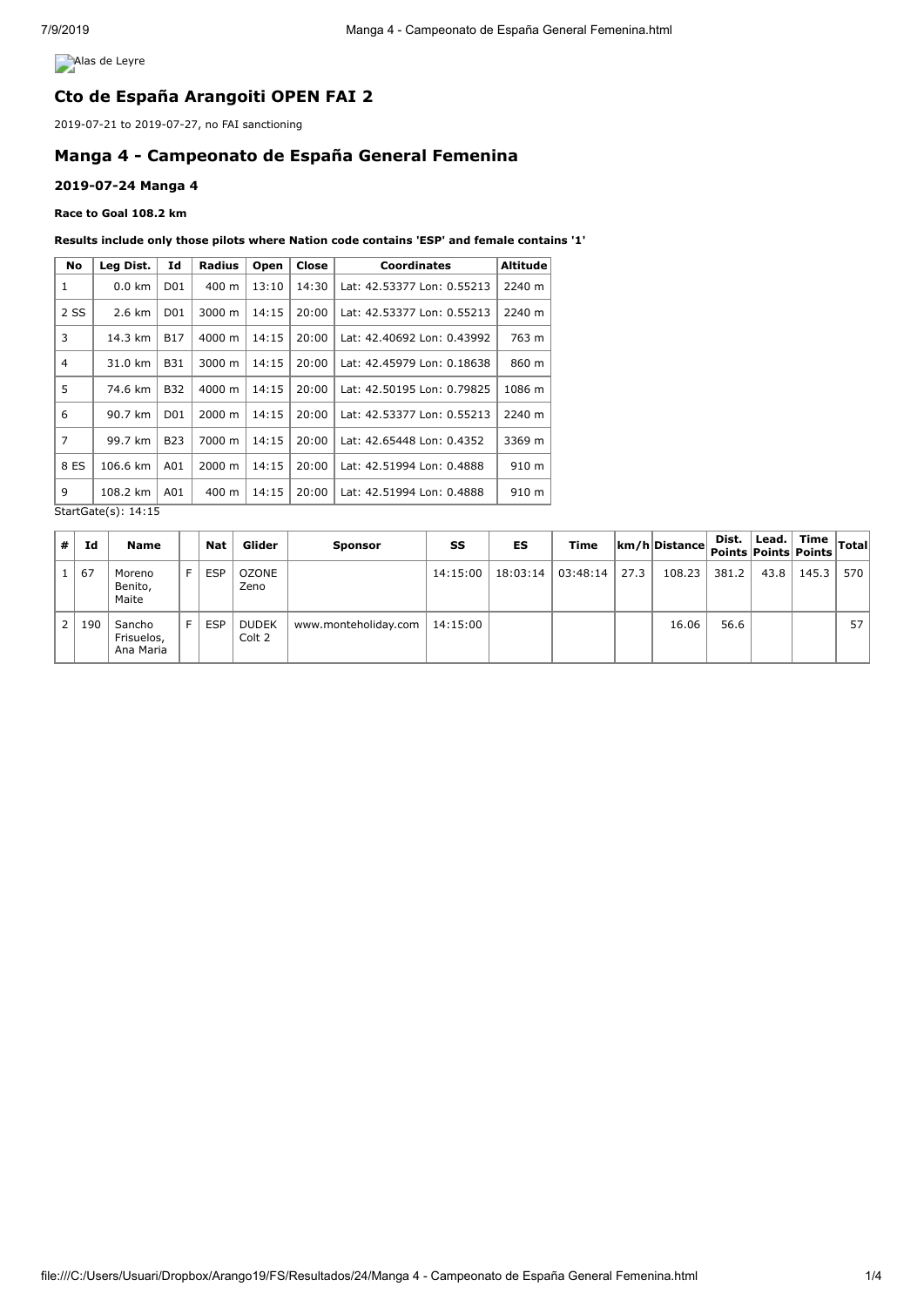### **Pilots absent from task (ABS)**

| Id | Name                           |  |  |  |  |
|----|--------------------------------|--|--|--|--|
|    | 105   Valenzuela Agüí, Cecilia |  |  |  |  |

## **Pilots not yet processed (NYP)**

**Id Name**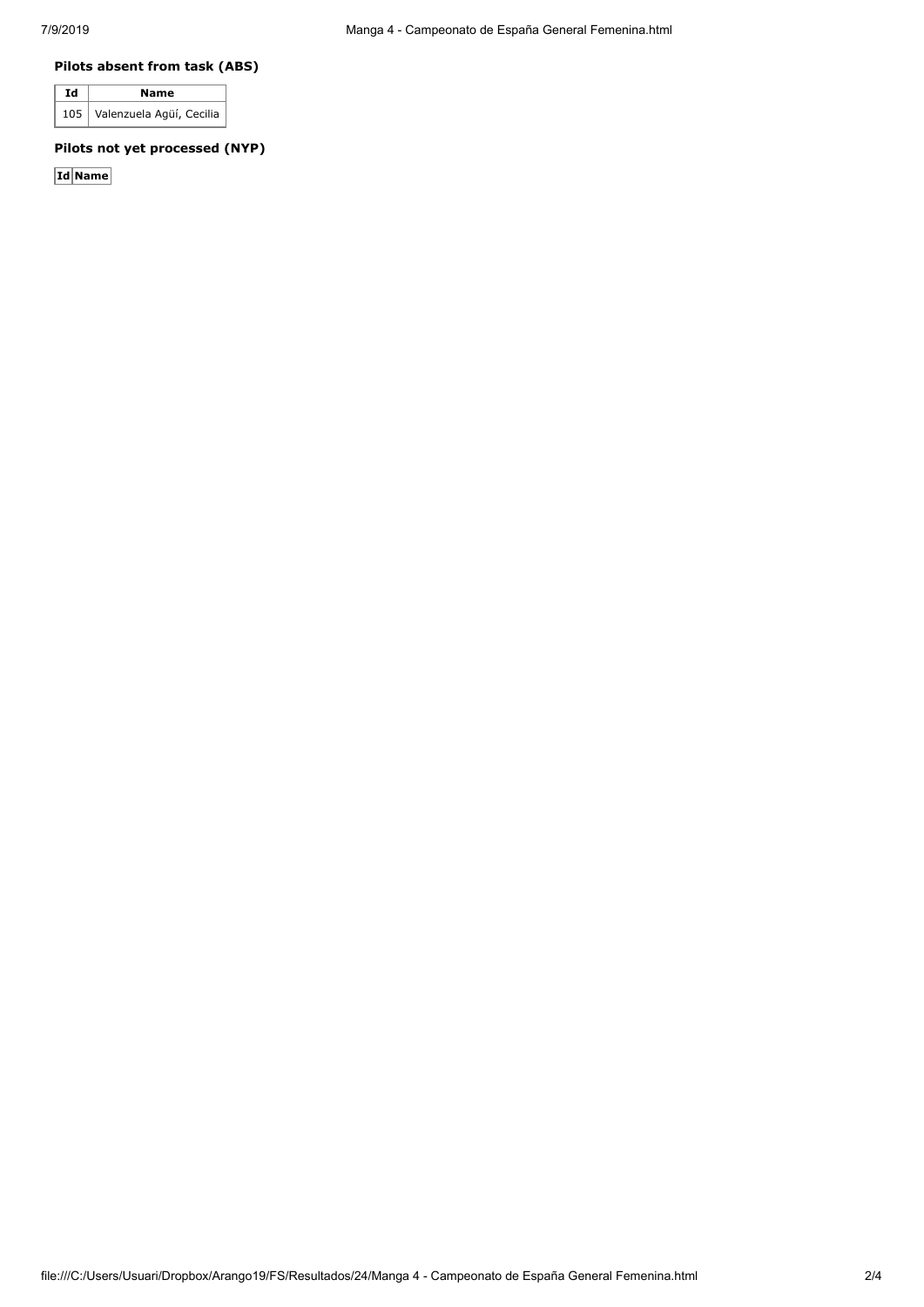#### **Task statistics**

| param                           | value                     |
|---------------------------------|---------------------------|
| ss distance                     | 104.026                   |
| task_distance                   | 108.226                   |
| launch_to_ess_distance          | 106.626                   |
| no_of_pilots_present            | 112                       |
| no_of_pilots_flying             | 107                       |
| no_of_pilots_lo                 | 38                        |
| no_of_pilots_reaching_nom_dist  | 83                        |
| no_of_pilots_reaching_es        | 69                        |
| no_of_pilots_reaching_goal      | 69                        |
| sum_flown_distance              | 8698.957                  |
| best_dist                       | 108.226                   |
| best_time                       | 2.7513888888889           |
| worst_time                      | 5.69083333333333          |
| no_of_pilots_in_competition     | 117                       |
| no of pilots landed before stop | 0                         |
| sum_dist_over_min               | 8277.941                  |
| sum_real_dist_over_min          | 8277.941                  |
| sum_flown_distances             | 8698.957                  |
| best_real_dist                  | 108.226                   |
| last_start_time                 | 2019-07-24T14:15:00+02:00 |
| first_start_time                | 2019-07-24T14:15:00+02:00 |
| first_finish_time               | 2019-07-24T17:00:05+02:00 |
| max_time_to_get_time_points     | 4.41011999696183          |
| no_of_pilots_with_time_points   | 55                        |
| goalratio                       | 0.644859813084112         |
| arrival_weight                  | 0                         |
| departure_weight                | 0                         |
| leading_weight                  | 0.108283198610171         |
| time_weight                     | 0.510477936305093         |
| distance_weight                 | 0.381238865084736         |
| smallest leading coefficient    | 2.06873268643347          |
| available_points_distance       | 381.238865084736          |
| available_points_time           | 460.477936305093          |
| available_points_departure      | 0                         |
| available_points_leading        | 158.283198610171          |
| available_points_arrival        | 0                         |
| time_validity                   | 1                         |
| launch_validity                 | 1                         |
| distance_validity               | 1                         |
| stop_validity                   | 1                         |
| day_quality                     | 1                         |
| ftv_day_validity                | 1                         |
| time_points_stop_correction     | 0                         |

## **Scoring formula settings**

**param value**